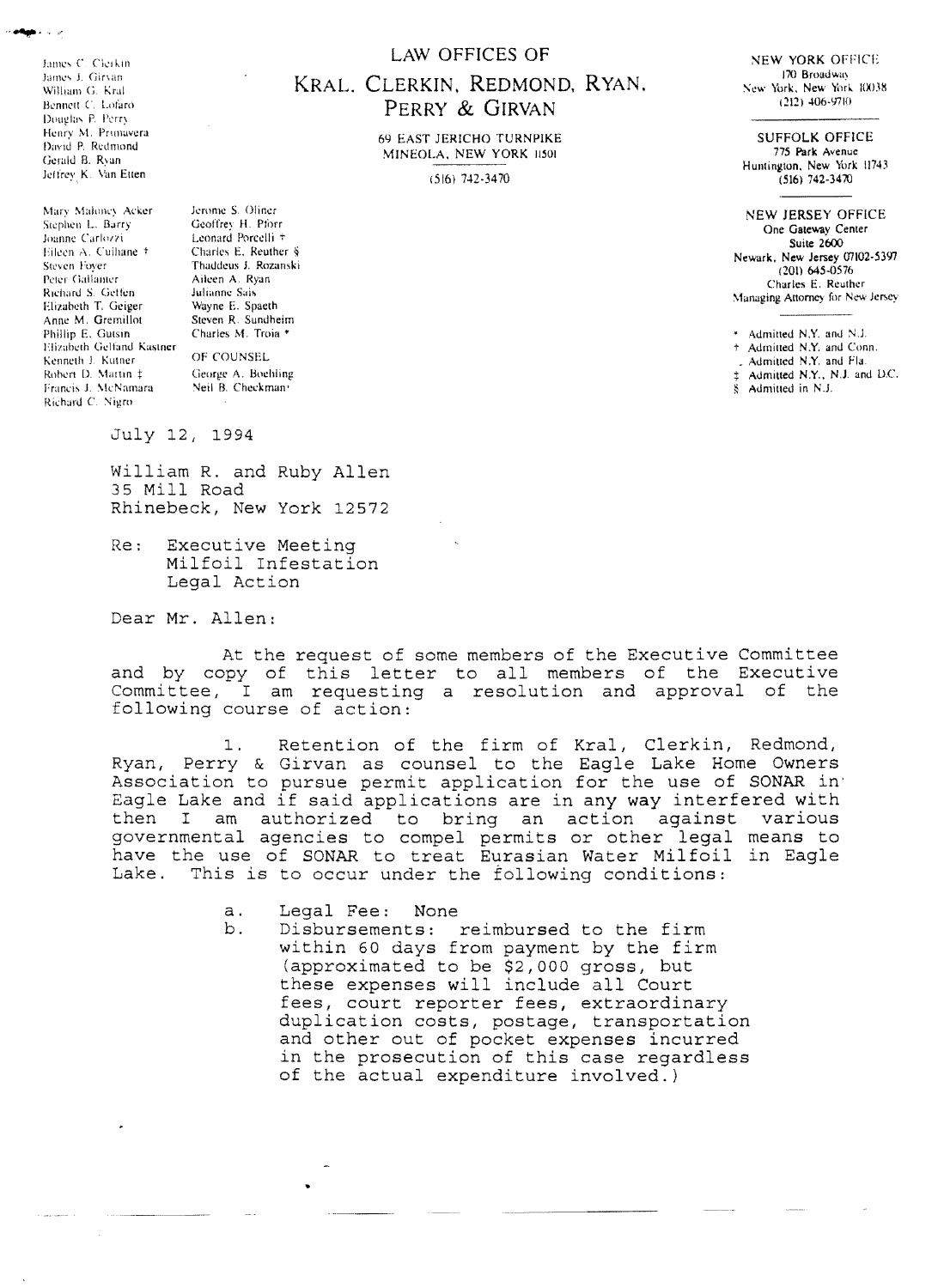- c. Obtain permits for the treatment of Eagle Lake with SONAR from whatever governmental agencies may legally require such permits.
- d. Pursue lawsuit or Article 78 proceeding against any governmental agency that attempts to block the use of SONAR on Eagle Lake.
- e. In short, only the legal expertise is being donated, real expenses will be paid by the Eagle Lake Home Owners Association.

2. Authority to write DEC for permit of the use of SONAR in District 5 (see attached draft letter) *<sup>i</sup>*

3. Letter to Membership informing them of your intended action and asking for objections (see attached draft);

4. Letter to Dr. Pullman requesting demo site and assessment of need and written estimate of expenses to be incurred (see attached draft) <sup>i</sup>

5. Formation of a "Eurasian Water Milfoil Sub-Committee" consisting of 1 or 3 or 5 members, fully authorized on behalf of the entire Home Owners Association, who will direct the action of legal counsel.

6. The newly formed committee is to begin to fill out the application for a permit (attached) for the DEC in draft, for further review at a later date.

After the committee has acted upon and approved the above, I will pursue the course of action as outlined. However, <sup>I</sup> must insist that this pro bono action on my part to assist the Eagle Lake Home Owners Association must be approved by the Committee immediately. If the intent of the Committee is to in any way await action by the various bureaucracies involved, I will not be a party to same and this offer of free legal representation will be revoked. If the Committee is willing to get the job done then I am willing to put in the necessary effort. However, if there is any reluctance to get the "job done now," I don't have the time to get involved.

Very truly yours. KRAL, CLERKIN REDMOND. **RYAN** PERRY & GIRVAN  $W$ ILIIAM  $\beta$ . KRAL  $WGK: jC$ Encl.

cc: Executive Committee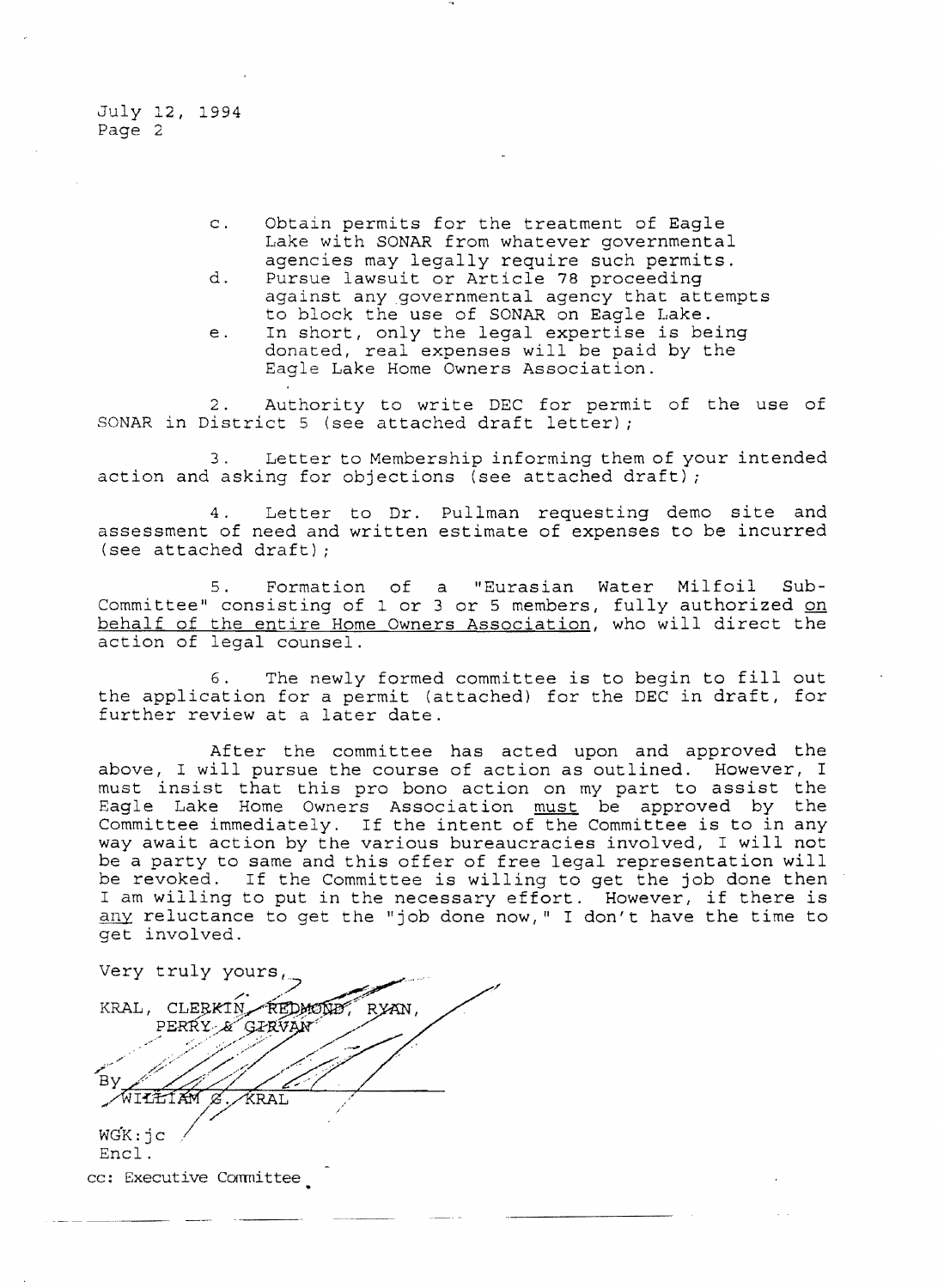Times C. Clerkin James J. Girvan. William G. Kral Bennett C. Lofaro Douglas P. Perry Henry M. Primavera David P. Redmond Gerald B. Ryan Jeffrey K. Van Etten

Mary Maloney Acker Stephen L. Barry foanne Carlozzi Eileen A. Culhane + Steven Fover Peter Gallanter Richard S. Geffen Elizabeth T. Geiger Anne M. Gremillot Phillip E. Gutsin Elizabeth Gelfand Kastner Kenneth J. Kutner Robert D. Martin ± Francis J. McNamara Richard C. Nigro

Jerome S. Oliner Geoffrey H. Pforn Leonard Porcelli + Charles E. Reuther § Thaddeus J. Rozanski Aileen A. Rvan Inlianne Sais Wayne E. Spaeth Steven R. Sundheim Charles M. Troia \*

OF COUNSEL George A. Boehling Neil B. Checkman

#### **LAW OFFICES OF**

# KRAL, CLERKIN, REDMOND, RYAN, PERRY & GIRVAN

69 EAST JERICHO TURNPIKE MINEOLA, NEW YORK 11501

 $(516) 742 - 3470$ 

Draft Letter #2

NEW YORK OFFICE 170 Broadway New York, New York 10038  $(212)$  406-9710

**SUFFOLK OFFICE** 775 Park Avenue Huntington, New York 11743  $(516)$  742-3470

**NEW JERSEY OFFICE** One Gateway Center **Suite 2600** Newark, New Jersey 07102-5397  $(201)$  645-0576 Charles E. Reuther Managing Attorney for New Jersey

\* Admitted N.Y. and N.J.

+ Admitted N.Y. and Conn.

Admitted N.Y. and Fla.

‡ Admitted N.Y., N.J. and D.C.

 $\frac{1}{2}$  Admitted in N.J.

July 12, 1994

New York State Department of Environmental Conservation Bureau of Pesticides Management P.O. Box 220 Hudson St. Ext. Warrensburg, New York 12885-0220

Attention: William A. Sutfin Pesticide Control Specialist II

Re: Eagle Lake Region 5 SONAR/SePro Eurasian Water Milfoil

Dear Mr. Sutfin:

On behalf of my client, the Eagle Lake Homeowners<br>Association, I am requesting the necessary forms with instructions to obtain a permit to begin the treatment of Eurasian Water Milfoil in Eagle Lake with SePro's product, SONAR.

We wish to state that in our opinion the Adirondack Park Agency (APA) does not have jurisdiction over deep water lakes, such as Eagle Lake, and contrary to former procedures, we will not seek a permit from APA for this chemical treatment. We believe you have taken a similar position with respect to your fish restocking<br>activities. The APA's assertion of authority over the newly termed<br>"Deep Water Marsh" designation, will not be honored in our DEC application and if necessary, we will litigate this jurisdictional issue in Court. In short, we merely wish to obtain a permit to use SONAR in Eagle Lake from the DEC and if the APA interferes, we will sue them.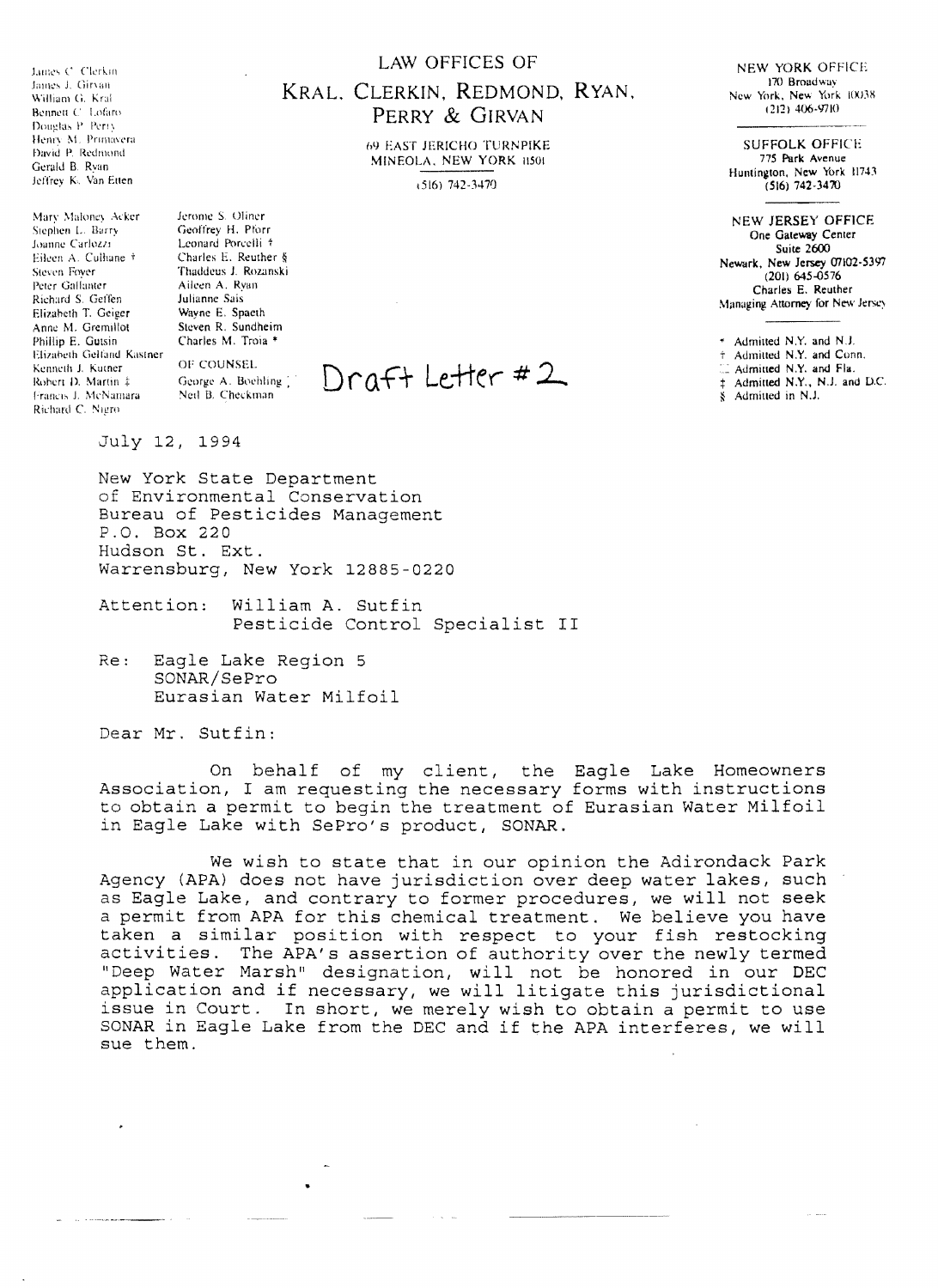Please note that the County of Essex and Town of Ticonderoga have already passed resolutions in favor of the use of SONAR in Eagle Lake. The tenant's association wants and needs the treatment. The DEC has accepted the Generic Environmental Impact Statement and has approved SONAR's use in New York State. The only remaining action is that which we herewith request, the receipt of the necessary permit applications from DEC so that final arrangements can be made for its use on Eagle Lake.

We thank you for your courtesy and kind attention to this matter and remain

Very truly yours,

KRAL, CLERKIN, REDMOND, RYAN, PERRY & GIRVAN

By

WILLIAM G. KRAL

WGK: jc<br>cc: C Charles Lockrow N.Y.S. Dept. of Environmental Conservation N.Y. State Legislator Hon.

APA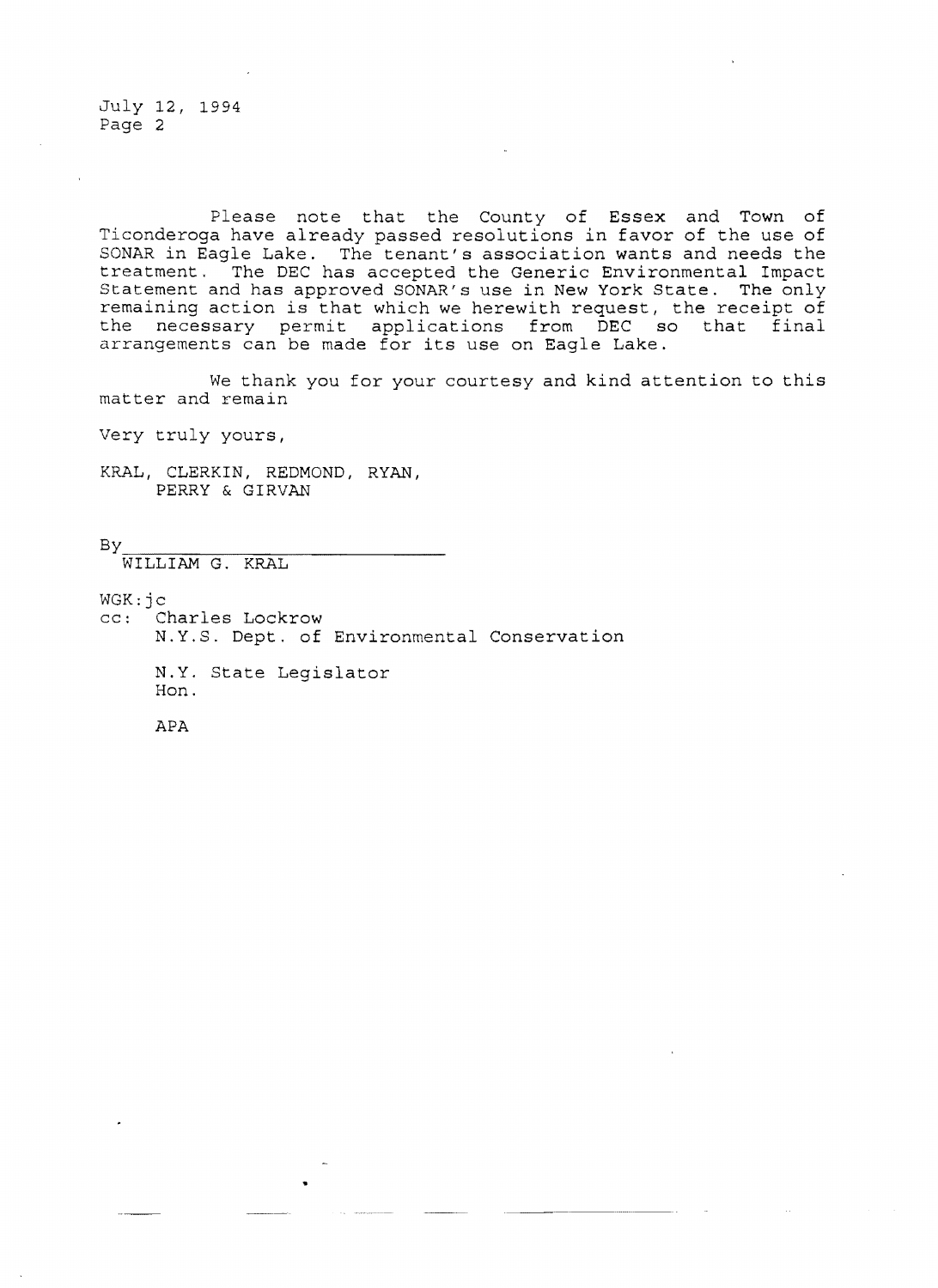$\bar{\mathbf{r}}$ 

bee: Douglas Pullman William **R.** Allen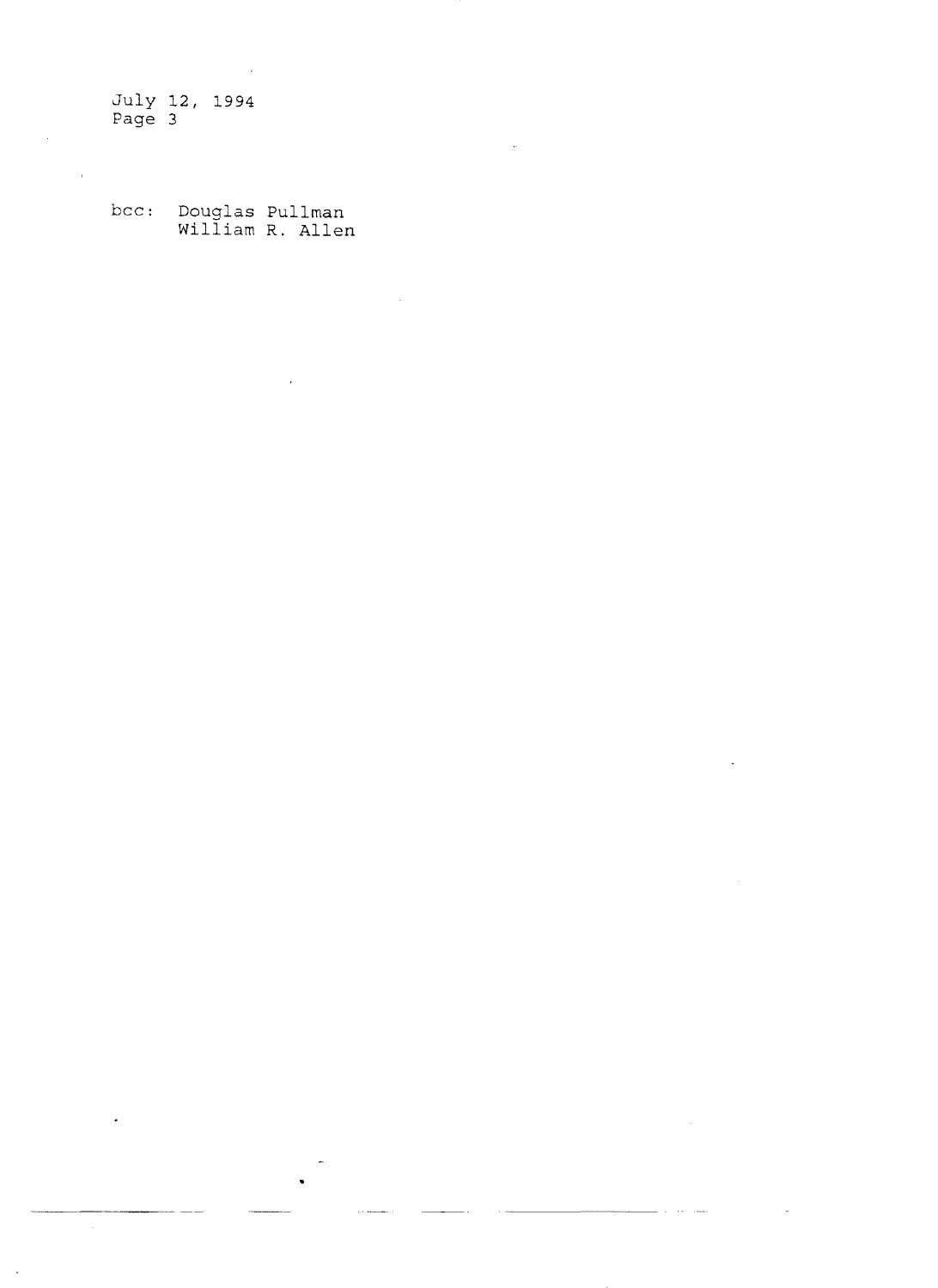James C. Clerkin. Limes J. Girvan William G. Kral Bennett C. Lofaro Douglas P. Perry. Henry M. Primavera David P. Redmond Gerald B. Ryan Jeffrey K. Van Etten

Mary Maloney Acker Stephen L. Barry Joanne Carlozzi Eileen A. Culhane + Sieven Foyer Peter Gallanter Richard S. Geffen Elizabeth T. Geiger Anne M. Gremillot Phillip E. Gutsin Elizabeth Gelfand Kastner Kenneth J. Kutner Robert D. Martin ‡ Francis J. McNamara Richard C. NigroJerome S. Oliner Geoffrey H. Pforr Leonard Porcelli + Charles E. Reuther § Thaddeus J. Rozanski Aileen A. Ryan **Julianne Sais** Wayne E. Spaeth Steven R. Sundheim Charles M. Troia \*

OF COUNSEL George A. Boehling El Neil B. Checkman ...

July 12, 1994

Retention of Legal Counsel Re: Milfoil Eradication

Dear Eagle Lake Homeowner:

My office has been retained by the Executive Committee of the Eagle Lake Association to pursue permit application for the use of SONAR to eradicate the Eurasian Water Milfoil infestation on Eagle Lake. If any attempts to stop such action is made by any government organization, I am also retained to explore the feasibility of bringing a legal proceeding against the various Governmental State agencies that may letter is to inform you of this fact and to solicit from you any formal objections to such potential actions.

Attached to this letter are relevant portions of the May 94 Eagle Lake Newsletter which outlines the problem of milfoil infestation on the Lake. I have been asked to underscore for you the following:

25% of the lake is now infested and the problem  $1$ . appears to be "growing" steadily in spite of the recent limited growth caused by the recent severe winter of 93-94.

Studies and examination of the problem have been  $2.$ undertaken and experts have determined that treatment of the milfoil by the use of the chemical SONAR is now the only practical solution to the problem.

 $3.$ The New York State Department of Environmental Conservation has agreed to allow SONAR to be used in New York State with some restrictions and pending permit application.

## LAW OFFICES OF

## KRAL, CLERKIN, REDMOND, RYAN, PERRY & GIRVAN

**69 EAST JERICHO TURNPIKE** MINEOLA, NEW YORK 11501

 $(516)$  742-3470

 $Dref+Leftert3$ 

**NEW YORK OFFICE** 170 Broadway New York, New York 10038  $(212)$  406-9710

**SUFFOLK OFFICE** 775 Park Avenue Huntington, New York 11743  $(516) 742 - 3470$ 

**NEW JERSEY OFFICE** One Gateway Center **Suite 2600** Newark. New Jersey 07102-5397  $(201)$  645-0576 Charles E. Reuther Managing Attorney for New Jersey

\* Admitted N.Y. and N.J.

+ Admitted N.Y. and Conn.

Admitted N.Y. and Fla.

± Admitted N.Y., N.J. and D.C.

 $\sim$   $\sim$ 

§ Admitted in N.J.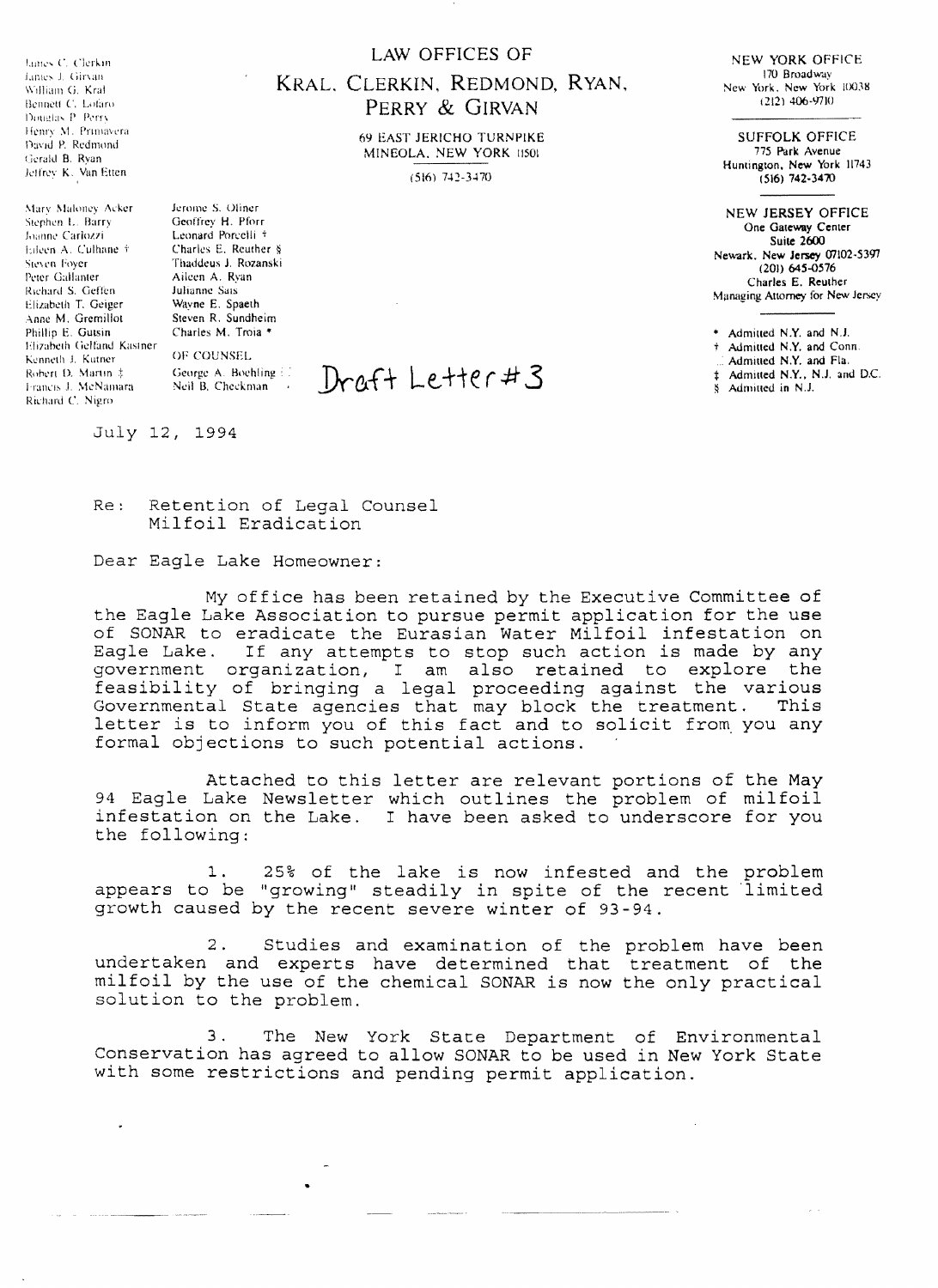4. When and if the New York State Department of Environmental Conservation (NYSDEC) approves the use of SONAR on Eagle Lake then the New York State Department of Health (DOH), the New York Office of General Services (OGS), the Adirondack Park Agency (APA) and the New York State Department of State (DOS) will have the potential claim to review and control the use of SONAR on Lake. If an attempt is made by <u>any</u> of the above to stop Eagre have. It an accempt is made by <u>any</u> of the above the state.

5. The manufacturer of the milfoil herbicide SONAR, SePro/Dow Elanco, have expressed the desire to use their product on Eagle Lake as a demonstration site for SONAR at a reduced cost. (Treatment is anticipated to cost approximately \$75,000 to \$100,000. Specific costs of such treatment will be obtained.)

6. The Executive Committee has voted to explore the potential an affirmative course of action rather than await the decisions of the various governmental bureaucracies. It is the opinion of the experts consulted that Eagle Lake will be choked by milfoil within the not too distant future and the cost and<br>effectiveness of treatment at that time might be unproductive. It effectiveness of treatment at that time might be unproductive. is the opinion of the committee to act and get the job done.

I have been retained to apply and obtain permits for SONAR use and if the agencies involved refuse to cooperate, I am authorized to litigate against same. If you object to the courses of action, please write to Mr. Bill Allen no later than August **1,**  1994.

Very truly yours,

KRAL, CLERKIN, REDMOND, RYAN, PERRY & GIRVAN

By

WILLIAM G. KRAL

WGK:jc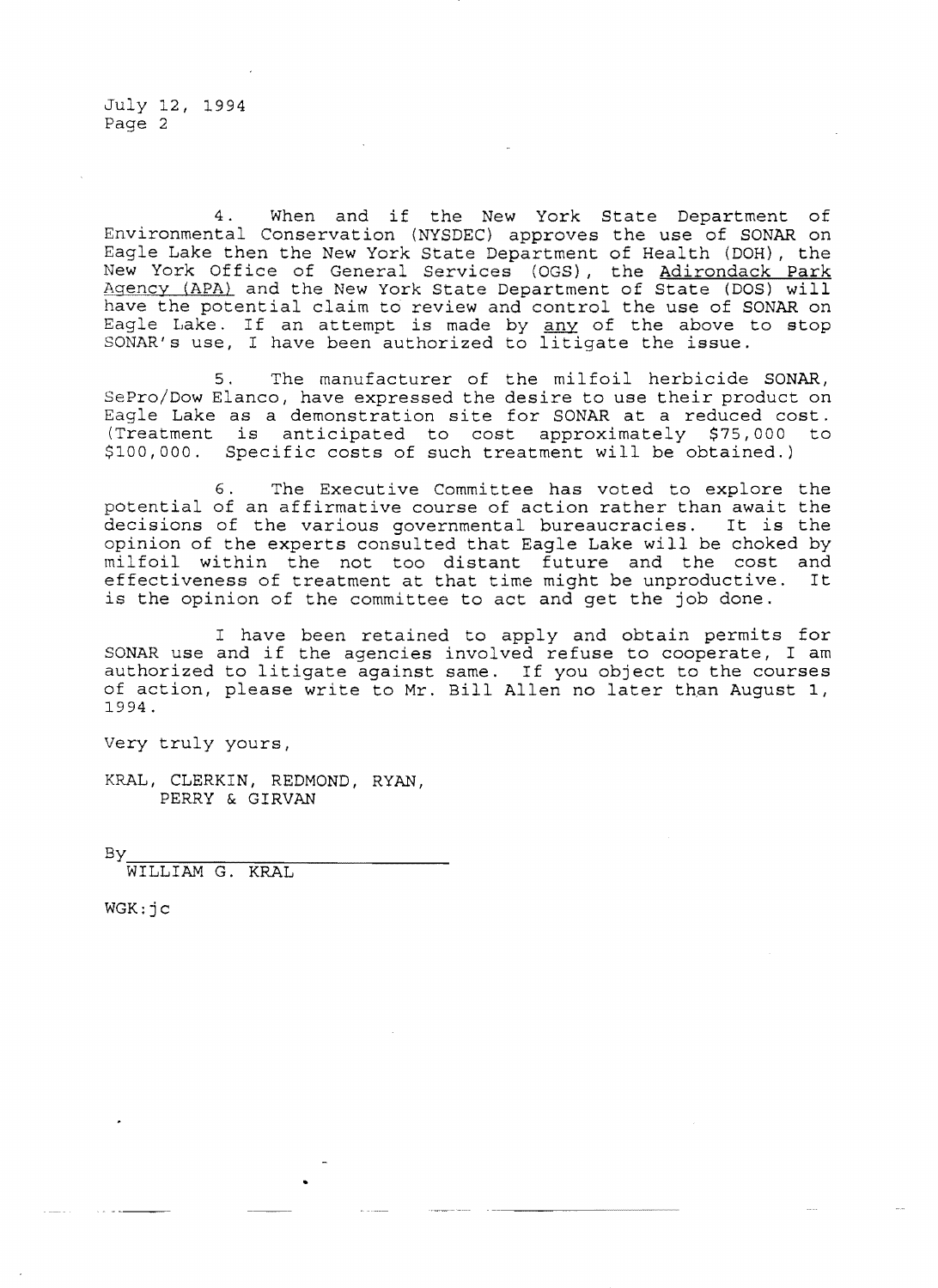James C. Clerkin James J. Girvan William G. Kral Report C. Labia Donelos P. Perry Henry M. Primavera David P. Redmond Gerald B. Ryan Jeffrey K. Van Etten

Mary Maloney Acker Stephen L. Barry Joanne Carlozzi Eileen A. Culhane + Steven Fover Peter Gallanter Richard S. Geffen Elizabeth T. Geiger Anne M. Gremillot Phillip E. Gutsin Elizabeth Gelfand Kastner Kenneth J. Kutner Robert D. Martin ‡ Francis J. McNamara Richard C. Nigro-

Jerome S. Oliner Geoffrey H. Pforr Leonard Porcelli + Charles E. Reuther § Thaddeus J. Rozanski Aileen A. Ryan Julianne Sais Wayne E. Spaeth Steven R. Sundheim Charles M. Troia \*

OF COUNSEL George A. Boehling Neil B. Checkman

#### **LAW OFFICES OF**

# KRAL, CLERKIN, REDMOND, RYAN. PERRY & GIRVAN

**69 EAST JERICHO TURNPIKE** MINEOLA, NEW YORK 11501

 $(516)$  742-3470

NEW YORK OFFICE 170 Broadway New York, New York 10038  $(212)$  406-9710

**SUFFOLK OFFICE** 775 Park Avenue Huntington, New York 11743  $(516)$  742-3470

**NEW JERSEY OFFICE** One Gateway Center Suite 2600 Newark, New Jersey 07102-5397  $(201)$  645-0576 Charles E. Reuther Managing Attorney for New Jersey

\* Admitted N.Y. and N.J.

+ Admitted N.Y. and Conn.

Admitted N.Y. and Fla.

± Admitted N.Y., N.J. and D.C.

8 Admitted in N.J.

July 12, 1994

 $D$ raft Letter # $4$ 

A Quest Corporation 5212 Beineda Drive Flent, Michigan 48506

Attention: G. Douglas Phillman, Ph.D.

Dear Dr. Douglas:

I have been retained by the Eaqle Lake Association to pursue permits from the New York State Department of Environmental Conservation (DEC) for the use of SONAR (in their District 5 Zone Adirondack Park area) for use in Eagle Lake. This letter is to inform you of our intended action and to request from you, your assistance in

- Preparing the necessary permits for DEC;  $1.$
- Obtaining an estimate of the cost of SONAR  $2.$
- treatment of Eagle Lake (we do not understand the cost of \$200 per pint);
- Obtaining agreement by SePro (Dow Elanco) to 3. use SONAR on Eagle Lake as a demonstration site;
- Your opinion on the efficacy and necessity of  $4.$ the use of SONAR in the Eagle Lake operation.

Please understand that I have been fully authorized by my clients to begin litigation against any governmental authority that attempts to block the use of SONAR in the treatment of Eagle Lake. My office has agreed to pursue the permit application route with However, action against the APA or any other agency will be DEC. brought if they, in any way, interfere with the use of SONAR.

I need not remind you that there are over 100 lakes in New York State threatened by Eurosian Water Milfoil. Unless a quick and effective resolution of this problem is pursued, New York